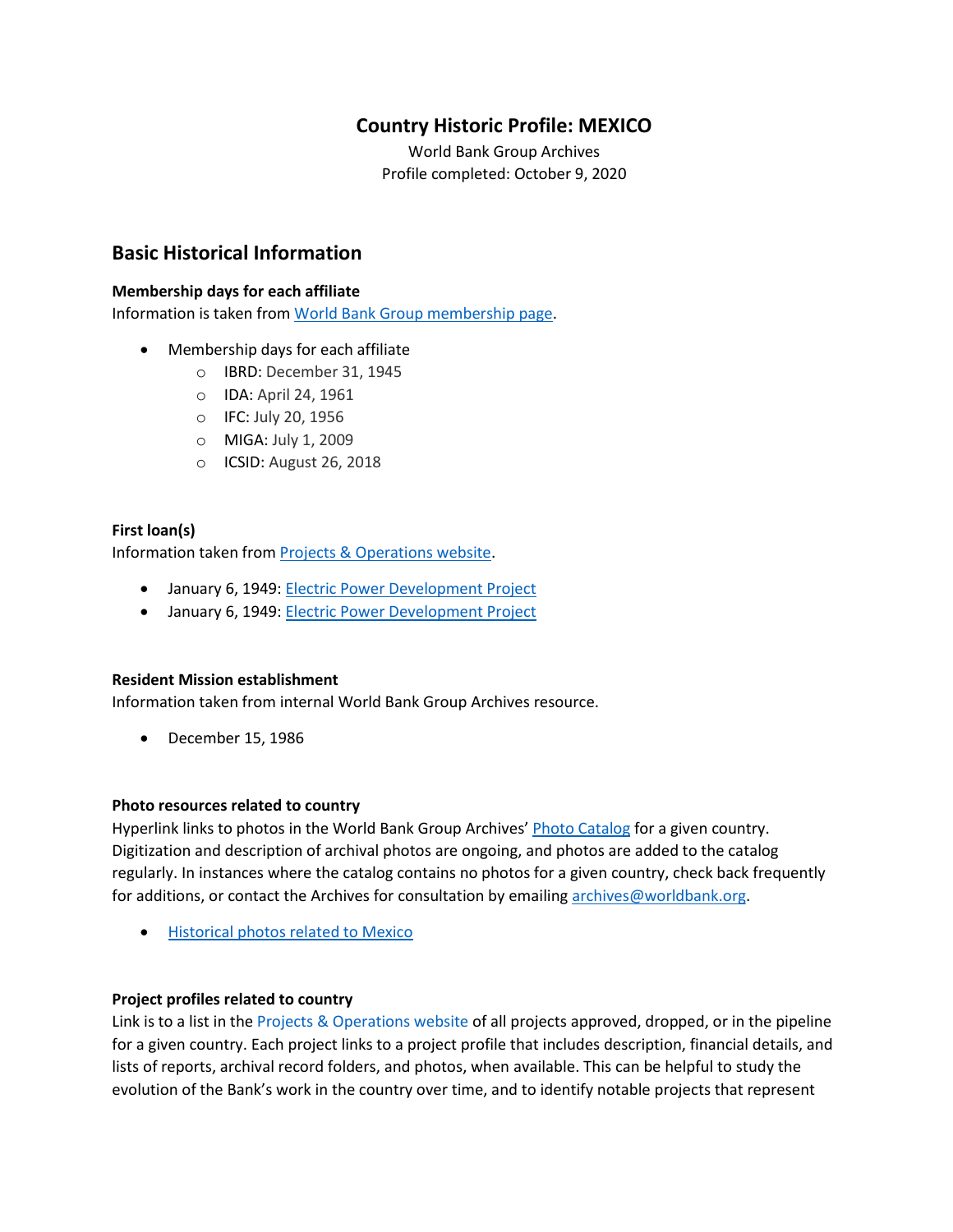important shifts or moments in the country's history. Projects are also excellent examples of case studies of how the Bank made an impact in a particular sector. The WBG Archives have original records and other information related to these projects. Email [archives@worldbank.org](mailto:archives@worldbank.org) for guidance.

• [Mexico project profiles in Projects & Operations](https://projects.worldbank.org/en/projects-operations/projects-summary?countrycode_exact=MX)

#### **Description of operational records in Archives Holdings**

Archival records relating to Bank operations are described according to the ISAD(g) standard and are accessible in our [Archives Holdings catalog.](https://archivesholdings.worldbank.org/) Descriptions include lengthy organizational histories of the regional vice presidency responsible for operations in that region and a description of records created and transferred to the Archives by that vice presidency. The descriptions in the catalog can be helpful to understand the organizational context of Bank work, and to understand more about the content of the records in the Archives.

• [Records of the Latin America and Caribbean Regional Vice Presidency](https://archivesholdings.worldbank.org/records-of-latin-america-and-caribbean-regional-vice-presidency)

#### **Chronology events**

Events have been selected from the Archivists' Chronology, an 800+ page resource compiled by Bank Group archivists over the course of the institution's history. Events chosen include important firsts, milestones and other events that evidence the country's development history and/or its relationship with the World Bank Group. The Archivists' Chronology is accessible on [this page.](https://www.worldbank.org/en/about/archives/history/timeline) This list of events can be helpful to determine if you'd like to dig deeper into any moments in the country's history of engagement with the Bank. The WBG Archives may have original records and other information about these events. Email [archives@worldbank.org](mailto:archives@worldbank.org) for guidance.

#### **Bretton Woods Conference; Representatives of Mexico Attend**

July 1-22, 1944

**IBRD Articles of Agreement Signed by Mexico** December 31, 1945

**Loan Applications from the Netherlands and Mexico Received** April 29, 1947

**President McCloy to Visit Central America Including Mexico** November 10, 1948

**Seventh Annual Meetings Begin in Mexico City** September 5, 1952

**Economic Development Institute Opens; First Cohort Includes Participants from Mexico** January 9, 1956

**IFC Articles of Agreement Signed by Mexico**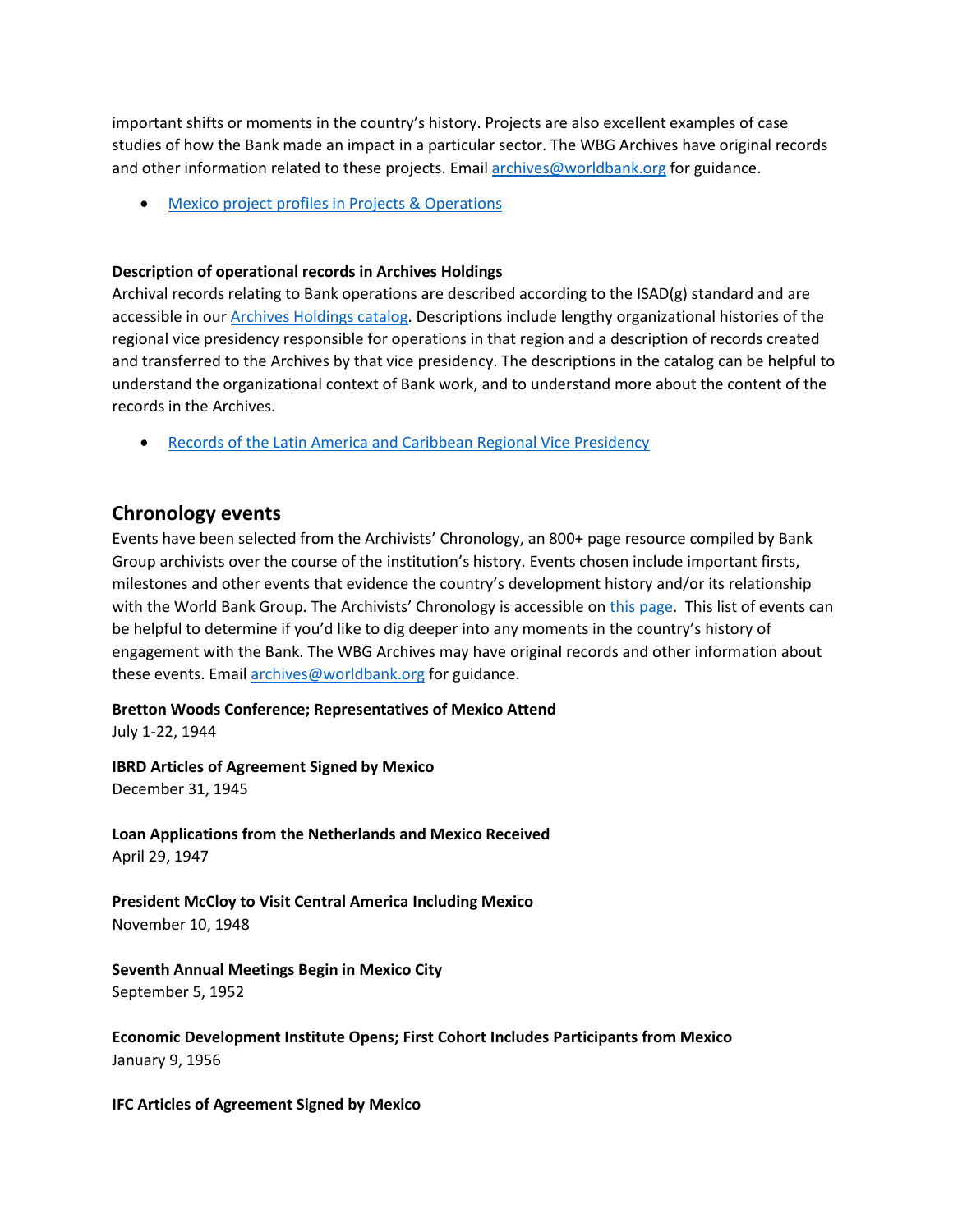July 20, 1956

**First IFC Investment in Non-Manufacturing Enterprise to Bristol de Mexico** September 11, 1957

**EDI Makes Field Trip to Mexico, First Outside US** January 31, 1958

**IDA Articles of Agreement Signed by Mexico** April 24, 1961

**First Bank Grants for Agricultural Research Include Center in Mexico** February 3, 1972

**Mexican Debt Default Announced** August 12, 1982

**IDA Sixth Replenishment Becomes Effective; Mexico Becomes First-Time Donor** August 24, 1982

**Resident Mission in Mexico City to Be Established** February 3, 1987

**Largest IBRD Loan (in Nominal Terms) Approved, Supports Mexican Debt-Reduction Program** January 30, 1990

**Funds for Environmental Project Loans to Mexico Approved** September 28, 1993

**World Bank Unveils Spanish-Language Website, Features CAS for Mexico** October 18, 2002

**World Bank President Paul Wolfowitz Meets with Mexican President Fox** April 25, 2006

**MIGA Articles of Agreement Signed by Mexico** July 1, 2009

**ICSID Articles of Agreement Signed by Mexico** Aug 26, 2018

#### **World Bank Group Timeline Events**

Events are selected from th[e World Bank Group Timeline.](https://timeline.worldbank.org/#event-bretton-woods-conference-begins) The Timeline is an online platform created by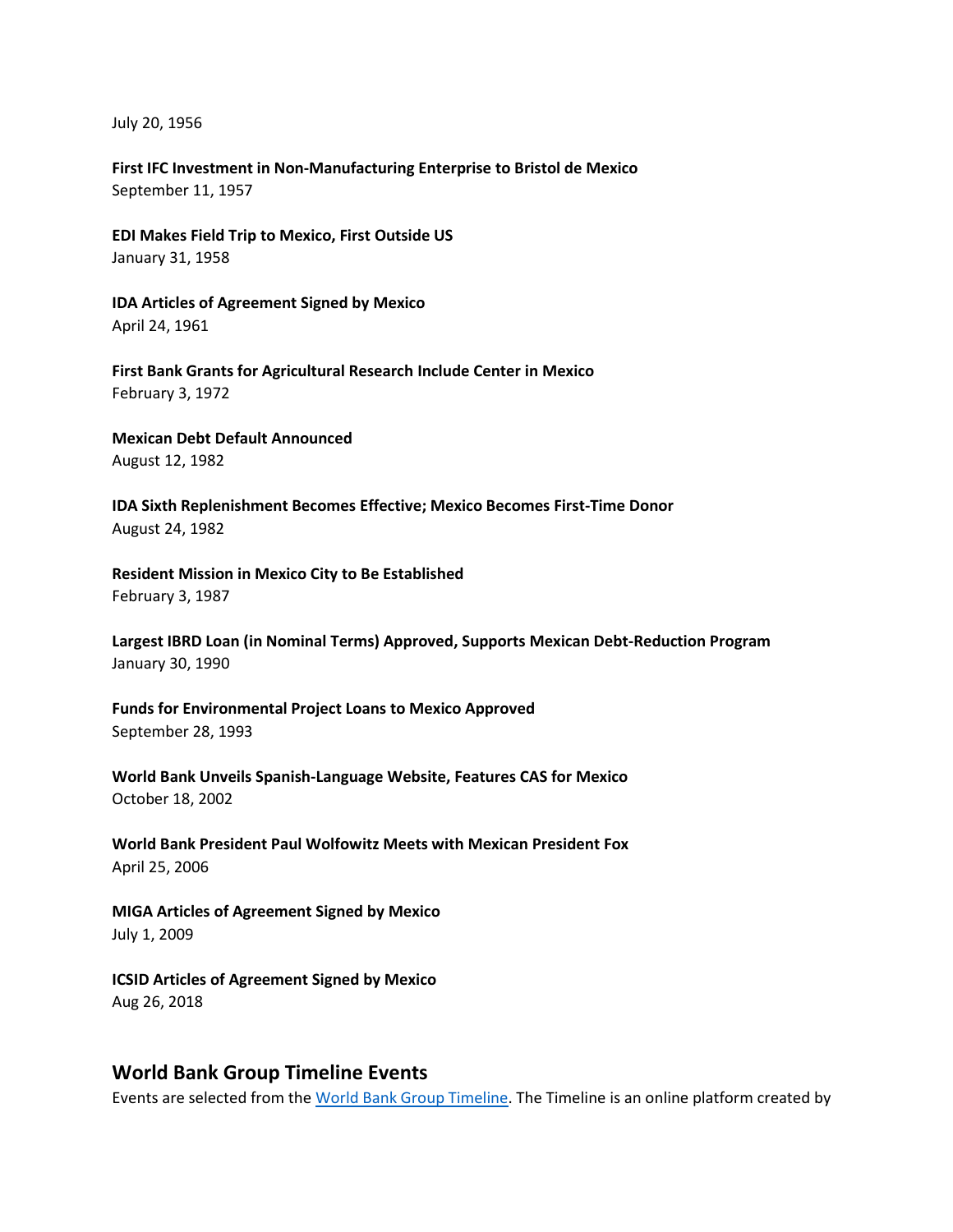the Archives designed to highlight the important events in the Bank Group's history and to illuminate those events through a variety of archival records, photos, video and audio clips, oral history transcripts, reports, and more.

None.

# **Early Country Economic Reports**

Reports have been selected from the **Documents & Reports website**, a database of publicly available World Bank Group authored reports and publications dating to the opening of the Bank in 1946. Country economic reports selected here are, in many cases, some of the earliest economic studies ever published on Bank member countries. Reports discussing the whole economy of a country, rather than individual sectors, are prioritized in this list.

| Mexican railway progress 1945-1947                                   | April 13, 1948     |
|----------------------------------------------------------------------|--------------------|
| Mexico - Foreign direct investments in Mexico                        | June 25, 1948      |
| Mexico's external public debt, economic and financial causes of debt |                    |
| and debt adjustment plans                                            | January 30, 1949   |
| The major long-term trends in the Mexican economy (with a particular |                    |
| reference to Mexico's capacity to absorb additional foreign          |                    |
| investments)                                                         | September 30, 1952 |
| The economic development of Mexico                                   | January 1, 1953    |
| <b>Mexico - Current economic position and prospects</b>              | July 31, 1954      |
| <b>Mexico - Current economic position and prospects</b>              | November 30, 1956  |
| <b>Mexico - Recent economic developments and prospects</b>           | November 30, 1958  |
| <b>Mexico - Current economic position and prospects</b>              | August 31, 1960    |
| <b>Mexico - Current economic position and prospects</b>              | April 30, 1962     |
| Mexico - The development program: Main report                        | July 13, 1964      |
| Mexico - Memorandum on recent economic developments                  | April 30, 1965     |
| Mexico - Current economic position and prospects: Main report        | October 26, 1966   |
| Mexico - Memorandum on recent economic developments                  | June 30, 1968      |
| <b>Mexico - Current economic position and prospects</b>              | December 31, 1969  |
| <b>Mexico - Current economic position and prospects</b>              | December 31, 1970  |
| <b>Mexico - Current economic position and prospects</b>              | November 30, 1971  |
| <b>Mexico - Current economic position and prospects</b>              | September 30, 1974 |
| Mexico - Special study of the economy - major policy issues and      |                    |
| prospects: Main report                                               | May 30, 1979       |
| Mexico - Recent economic developments and prospects                  | May 31, 1984       |

## **Country Assistance Strategies**

List is based on a similar list compiled by World Bank's Secretary's staff. Introduced in 1990 and replaced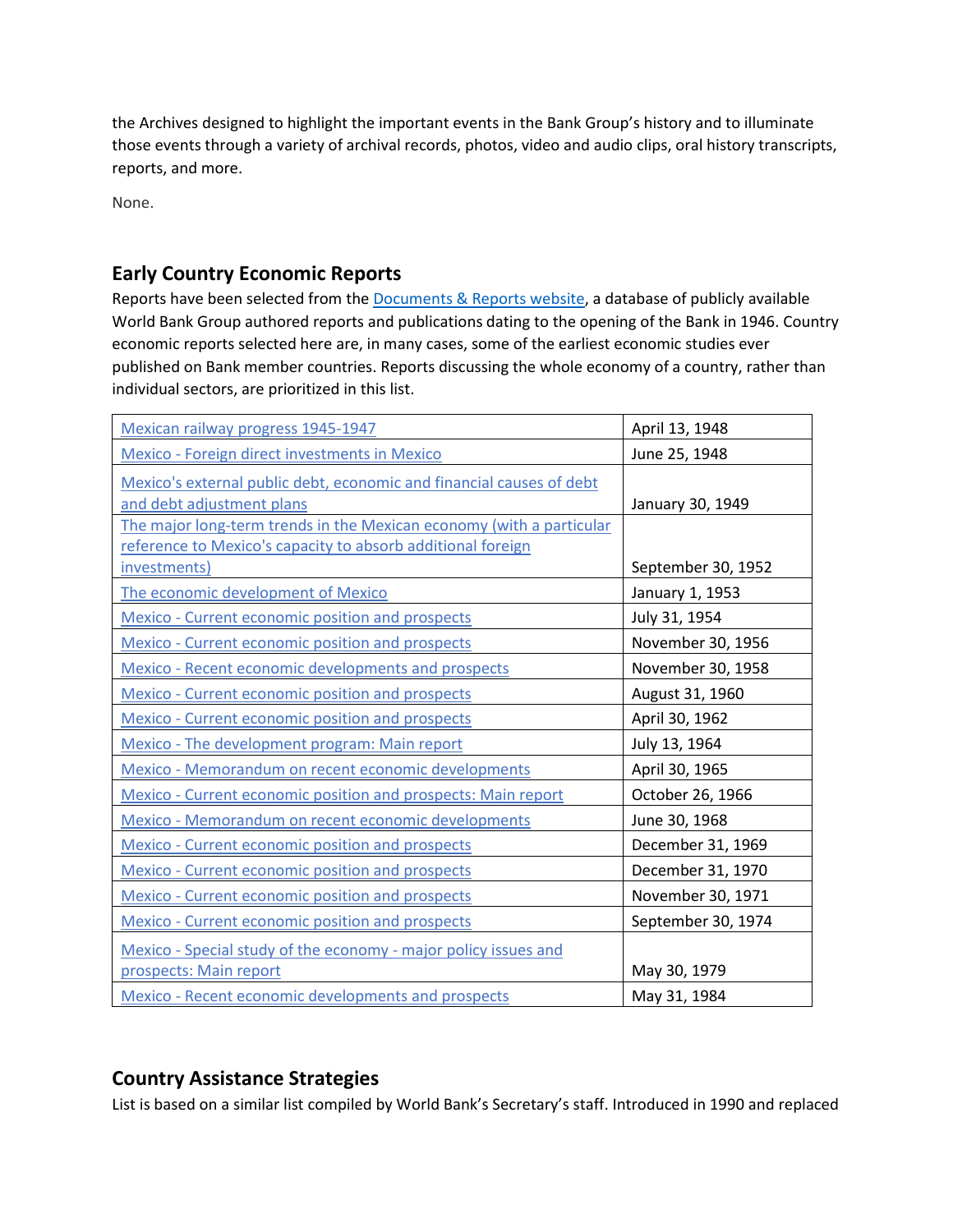by the Country Partnership Framework (CPF) in 2014, the CAS is an overview of each borrowing country's current economic situation and contains a discussion of its development challenges, prospects, and project-planning. CASs were often initially published as part of project documents but later on were published as standalone documents.

| <b>Country Strategies Included within Project Documents</b>             |                   |
|-------------------------------------------------------------------------|-------------------|
| <b>Mexico - Highway Rehabilitation and Traffic Safety Project</b>       | May 18, 1993      |
| <b>Mexico - Contractual Savings Development Program Project</b>         | November 13, 1996 |
| <b>Stand-Alone Country Strategies</b>                                   |                   |
| <b>Mexico - Country assistance strategy</b>                             | May 13, 1994      |
| Mexico - Country assistance strategy                                    | May 22, 1995      |
| Mexico - Country assistance strategy                                    | November 25, 1996 |
| Mexico - Country assistance strategy                                    | May 13, 1999      |
| Mexico - Country assistance strategy progress report (CASP)             | May 21, 2001      |
| <b>Mexico - Country assistance strategy</b>                             | April 23, 2002    |
| Mexico - Country partnership strategy                                   | March 18, 2004    |
| Mexico - Country partnership strategy progress report                   | January 8, 2007   |
| Mexico - Country partnership strategy for the period FY 2008 - 2013     | March 4, 2008     |
| Mexico - Country partnership strategy progress report for the period of |                   |
| <b>FY08-FY10</b>                                                        | February 26, 2010 |
| Mexico - Country partnership strategy for the period FY2014-2019        | October 23, 2013  |
| Mexico - Performance and learning review of the country partnership     |                   |
| strategy for the period FY2014 - FY2019                                 | January 26, 2017  |
| <b>Mexico - Country Partnership Framework</b>                           | January 29, 2020  |

# **Staff Newsletters**

Resources have been selected from the World Bank Group's [Documents & Reports website.](https://documents.worldbank.org/) The World Bank has produced a staff newsletter since 1947. The publication has changed its name twice: from International Bank Notes to Bank Notes in 1971 and then to Bank's World in 1982. The newsletter moved online in 2000 and physical publication ceased. In addition to offering news relating to Bank operations and country development, the newsletters were intended to foster a sense of community among staff by highlighting social events, marriages and births, arrival of new staff, recreational events, favorite cooking recipes submitted by staff, and features on different aspects of staff's home country and culture.

| International Bank Notes -- Vol. 3, Iss. 4  | March 1, 1949     | "Visit to Mexico"             |
|---------------------------------------------|-------------------|-------------------------------|
| International Bank Notes -- Vol. 3, Iss. 16 | August 15, 1949   | "Mission to Alexandria"       |
|                                             |                   | "Excavation for the Tepazolco |
| International Bank Notes -- Vol. 4, Iss. 16 | October 1, 1950   | Hydroelectric Plant"          |
| International Bank Notes -- Vol. 6, Iss. 9  | September 1, 1952 | "The Bank and Mexico"         |
| International Bank Notes -- Vol. 9, Iss. 3  | March 1, 1955     | "Mexican Holiday"             |
| International Bank Notes -- Vol. 9, Iss. 4  | April 1, 1955     | "Mexican Holiday - Part II"   |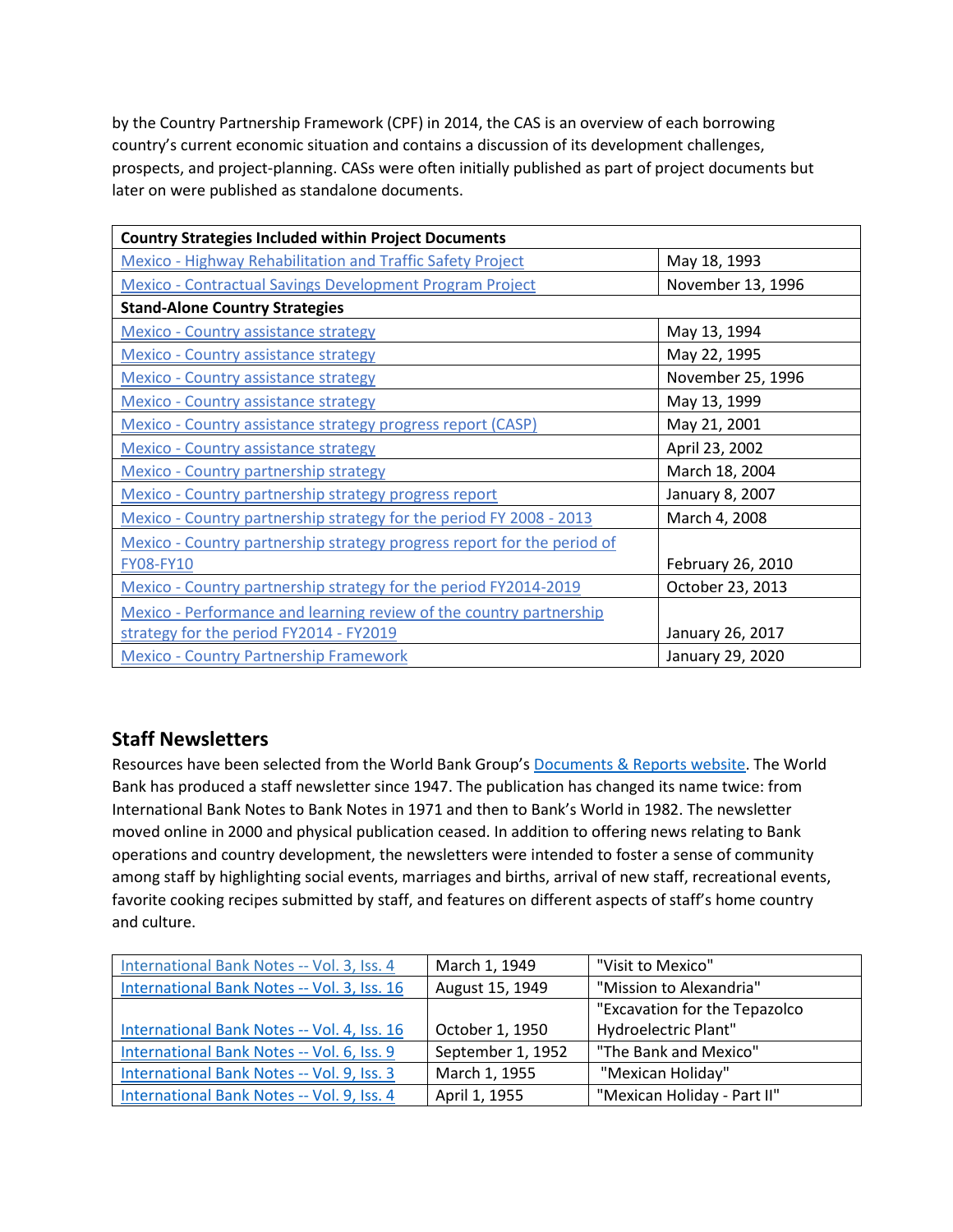| International Bank Notes -- Vol. 16, Iss. 7-8 | August 1, 1962     | No title - "Loans to Mexico"                                  |
|-----------------------------------------------|--------------------|---------------------------------------------------------------|
| International Bank Notes -- Vol. 17, Iss. 9   | October 1, 1963    | "Irrigation in Mexico"                                        |
|                                               |                    | "The Green Revolution: where did it                           |
| Bank Notes -- Vol. 2, Iss. 4                  | December 1, 1972   | go?"                                                          |
| Bank's World -- Vol. 1, Iss. 10               | October 1, 1982    | "Project launch"                                              |
| Bank's World -- Vol. 5, Iss. 5                | May 1, 1986        | "After the earthquake - Mexico                                |
|                                               |                    | City's rocky road to reconstruction"                          |
| Bank's World -- Vol. 5, Iss. 6                | June 1, 1986       | "FIRA, PRODERITH projects make a                              |
|                                               |                    | difference - Mexican farmers expand                           |
|                                               |                    | their horizons"                                               |
| Bank's World -- Vol. 5, Iss. 8                | August 1, 1986     | "Small industry gets a boost in                               |
|                                               |                    | Mexico"                                                       |
| Bank's World -- Vol. 6, Iss. 5                | May 1, 1987        | "Trip hailed as a 'high-level seminar                         |
|                                               |                    | on the road' - An irrigation study                            |
|                                               |                    | tour, Mexican style"                                          |
| Bank's World -- Vol. 7, Iss. 3                | March 1, 1988      | "A Sustainable Environment in                                 |
|                                               |                    | Mexico - Yaqui Irrigation District"                           |
| Bank's World -- Vol. 7, Iss. 11               | November 1, 1988   | "The Choice Is Theirs - Housing                               |
|                                               |                    | Mexico's Poor"                                                |
| Bank's World -- Vol. 7, Iss. 12               | December 1, 1988   | "The MEXCAP Program: How IFC                                  |
|                                               |                    | Pioneered Private Sector Debt                                 |
|                                               |                    | <b>Reduction in Mexico"</b>                                   |
| Bank's World -- Vol. 9, Iss. 3                | March 1, 1990      | "Financing Package Restores                                   |
|                                               |                    | Confidence in Mexican Economy"                                |
| Bank's World -- Vol. 9, Iss. 11               | November 1, 1990   | "Mexico: Back in Business After                               |
|                                               |                    | Brady"                                                        |
| Bank's World -- Vol. 10, Iss. 2               | February 1, 1991   | "Hydroelectric Power and                                      |
|                                               |                    | Resettlement in Mexico - Salvaging                            |
|                                               |                    | the Dammed"<br>"Cellular Phones Transform                     |
| Bank's World -- Vol. 11, Iss. 5               | May 1, 1992        | Telecommunications in Mexico"                                 |
|                                               |                    |                                                               |
| Bank's World -- Vol. 11, Iss. 10              | October 1, 1992    | "A Mexican Success Story -<br>APASCO's Bright Future Aided by |
|                                               |                    | IFC"                                                          |
| Bank's World -- Vol. 12, Iss. 6               | June 1, 1993       | "What's in a Name?"                                           |
| Bank's World -- Vol. 12, Iss. 12              | December 1, 1993   | "The Bank and NAFTA - Bank Data                               |
|                                               |                    | Central to Treaty"                                            |
| Bank's World -- Vol. 13, Iss. 8               | August 1, 1994     | "Mexico and the Bank Working                                  |
|                                               |                    | Together on the Environment"                                  |
| Bank's World -- Vol. 13, Iss. 9               | September 1, 1994  | "Autumn Exodus - The Monarch's                                |
|                                               |                    | <b>Mexican Migration"</b>                                     |
| Bank's World -- Vol. 13, Iss. 10              | October 1, 1994    | "Irrigtion study tours in Mexico"                             |
| Bank's World -- Vol. 14, Iss. 7               | July 1, 1995       | "Yini Bir Yorum - Que Padre! -- A                             |
|                                               |                    | <b>Brief Tale of Two Countries"</b>                           |
| Bank's World -- Vol. 1, Iss. 12               | September 18, 1997 | "\$1bn loan helps revive Mexico's                             |
|                                               |                    | banks"                                                        |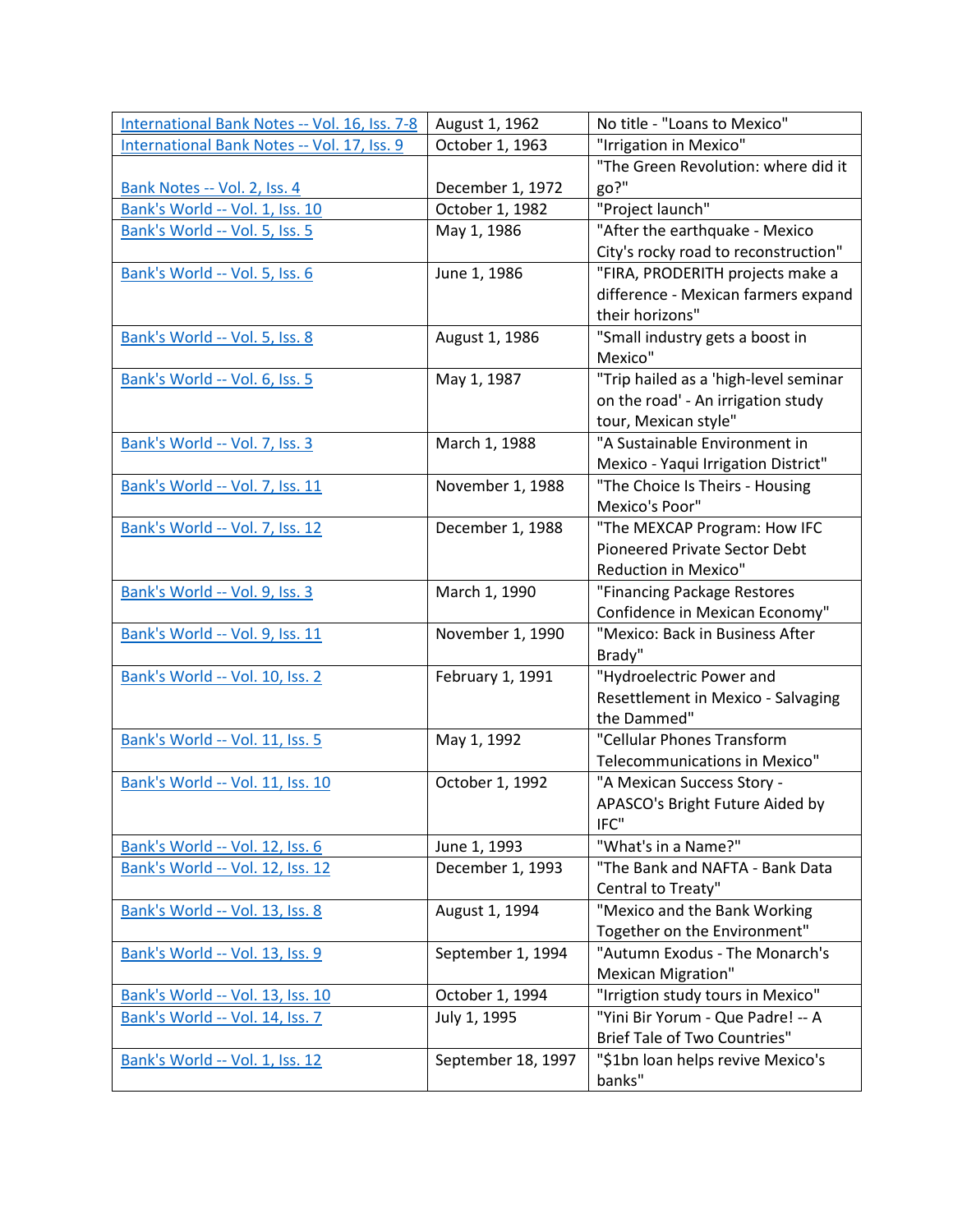# **Oral histories**

Oral histories are selected from the World Bank Group Archives' [Oral History website.](https://oralhistory.worldbank.org/) The site contains transcripts of oral history interviews with departed staff and, in lesser number, Executive Directors and other individuals affiliated with or impacted by the World Bank Group. Interviews were conducted as part of an ongoing effort by the Archives to collect the personal stories and reflections of Bank Group staff. A portion of the interviews were conducted as research for publications. Each transcript provides a valuable first-person account of Bank activities and decision-making from the very beginning of its operations.

| Orvis Schmidt       | July 10, 1961               |
|---------------------|-----------------------------|
| Albert Waterston    | May 14, 1985                |
| Mervyn L. Weiner    | July 16, 1986               |
| Hans Binswanger     | October 17, 1991            |
| A. W. Clausen       | June 8, 1992                |
| Elkyn Chaparro      | June 29, 1992               |
| Nicholas C. Hope    | September 30, 1992          |
| Jean Baneth         | October 6, 1992             |
| Rainer Steckhan     | December 29, 1992           |
| Jonas H. Haralz     | November 11, 1993           |
| Richard H. Frank    | June 6, 1997                |
| Pieter P. Bottelier | January 7, 11, and 19, 1993 |

# **Online exhibits**

Online exhibits are authored by World Bank Group staff and are accessible on both the Archives' [external site](https://www.worldbank.org/en/about/archives/history/exhibits) and as a [series of older exhibits](https://documents.worldbank.org/en/publication/documents-reports/documentlist?colti=World%20Bank%20Group%20Archives%20exhibit%20series) in the Documents & Reports website. Exhibits focus on notable personalities and accomplishments in the Bank Group's history.

Title: [Seventh Annual Meetings of the Boards of Governors of the WBG and IMF, Mexico City, Sept. 1952](http://documents.worldbank.org/curated/en/441291468000300925/Seventh-Annual-Meetings-of-the-Boards-of-Governors-of-the-WBG-and-IMF-Mexico-City-Sept-1952) [\(English\)](http://documents.worldbank.org/curated/en/441291468000300925/Seventh-Annual-Meetings-of-the-Boards-of-Governors-of-the-WBG-and-IMF-Mexico-City-Sept-1952)

Originally published: October 2009

## **Executive Directors**

The list is based on the World Bank Group [Board of Directors website.](https://worldbankgroup.sharepoint.com/sites/wbsites/ExecutiveBoard/Pages/pc/About-the-Boards-05222019-155532/List-of-Executi-05222019-155839.aspx) The country following the name of each ED indicates their nationality.

| MACHADO, Luis (Cuba)       | May 7, 1946       | October 31, 1948 |
|----------------------------|-------------------|------------------|
| TORO, Emilio, (Colombia)   | November 15, 1948 | October 31, 1950 |
| DIEZ, Manuel Jose (Panama) | November 1, 1950  | October 31, 1952 |
| MACHADO, Luis (Cuba)       | November 1, 1952  | October 31, 1956 |
| MACHADO, Luis (Cuba)       | November 1, 1956  | October 31, 1958 |
| MACHADO, Luis (Cuba)       | November 1, 1958  | October 31, 1962 |
| MACHADO, Luis (Cuba)       | November 1, 1962  | October 31, 1970 |